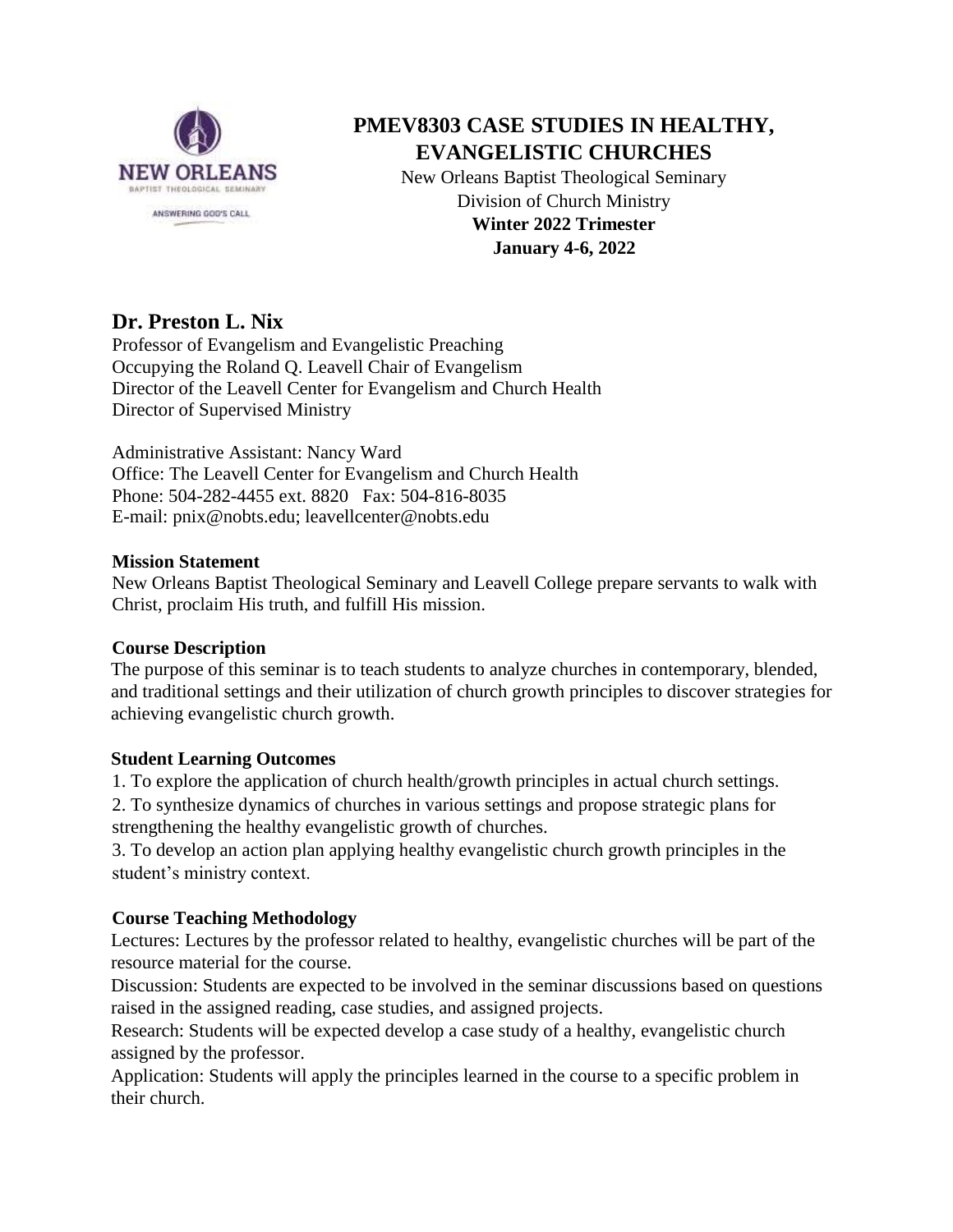## **Textbooks and Course Requirements Pre-Seminar Assignments**

1. Each student will read the three required textbooks: *Bridges of God: A Study in the Strategy of Missions* by Donald McGavran; *The Ten Most Influential Churches of the Past Century: And How They Impact You Today* by Elmer Towns; *How to Break Growth Barriers: Revise Your Role, Release Your People, and Capture Overlooked Opportunities for Your Church*, Updated ed. by Carl F. George and Warren Bird.

2. Each student will select one additional book from the following list: *Transformational Church: Creating a New Scorecard for Churches* by Ed Stetzer and Thom Rainer; *The Ten Greatest Revivals Ever: From Pentecost to the Present* by Elmer Towns and Douglas Porter; *The Unstuck Church: Equipping Churches to Experience Sustained Health* by Tony Morgan; *Growing Young: Six Essential Strategies to Help Young People Discover and Love Your Church*  by Kara Powell, Jake Mulder, and Brad Griffin; *Simple Church: Returning to God's Process for Making Disciples* by Thom Rainer and Eric Geiger; *When God Builds a Church: 10 Principles for Growing a Dynamic Church* by Bob Russell; *Church Growth Flywheel: 5 Practical Systems to Drive Growth in Your Church* by Rich Birch. **The student will email the professor his/her book choice for approval.**

3. Each student will prepare a six page, double-spaced review for each of the three required textbooks and one additional book from the provided list. The critical book review should include a statement of the author's purpose(s), a synopsis of the content (message) of the book, contribution of the book to the field of evangelistic church growth, and a critical analysis of the book including strengths and weaknesses of the book. These reviews (with cover sheet) should be in the most recent Turabian form (no footnotes necessary). Direct quotes from the textbooks should be indicated with the page number in parentheses. Students should be prepared to discuss each assigned book. **The book reviews are due on the first day of the seminar, January 4, 2022 and should be posted in Blackboard.** 

### **Post-Seminar Assignments**

1. In consultation with the professor, students will develop a case study on a church that has experienced significant healthy evangelistic growth. This church does not have to be a Southern Baptist Church. However, the church must meet the criteria agreed upon in the seminar. Students should study issues including, but not limited to:

- 1) The role of the senior pastor in the overall effort
- 2) Growth barriers
- 3) Developing priorities related to a strategic plan for church growth
- 4) The process used to determine mission, vision statements, goals, and actions
- 5) Staff needs and responsibilities
- 6) Sunday School or small group organization
- 7) Outreach efforts
- 8) Assimilation approaches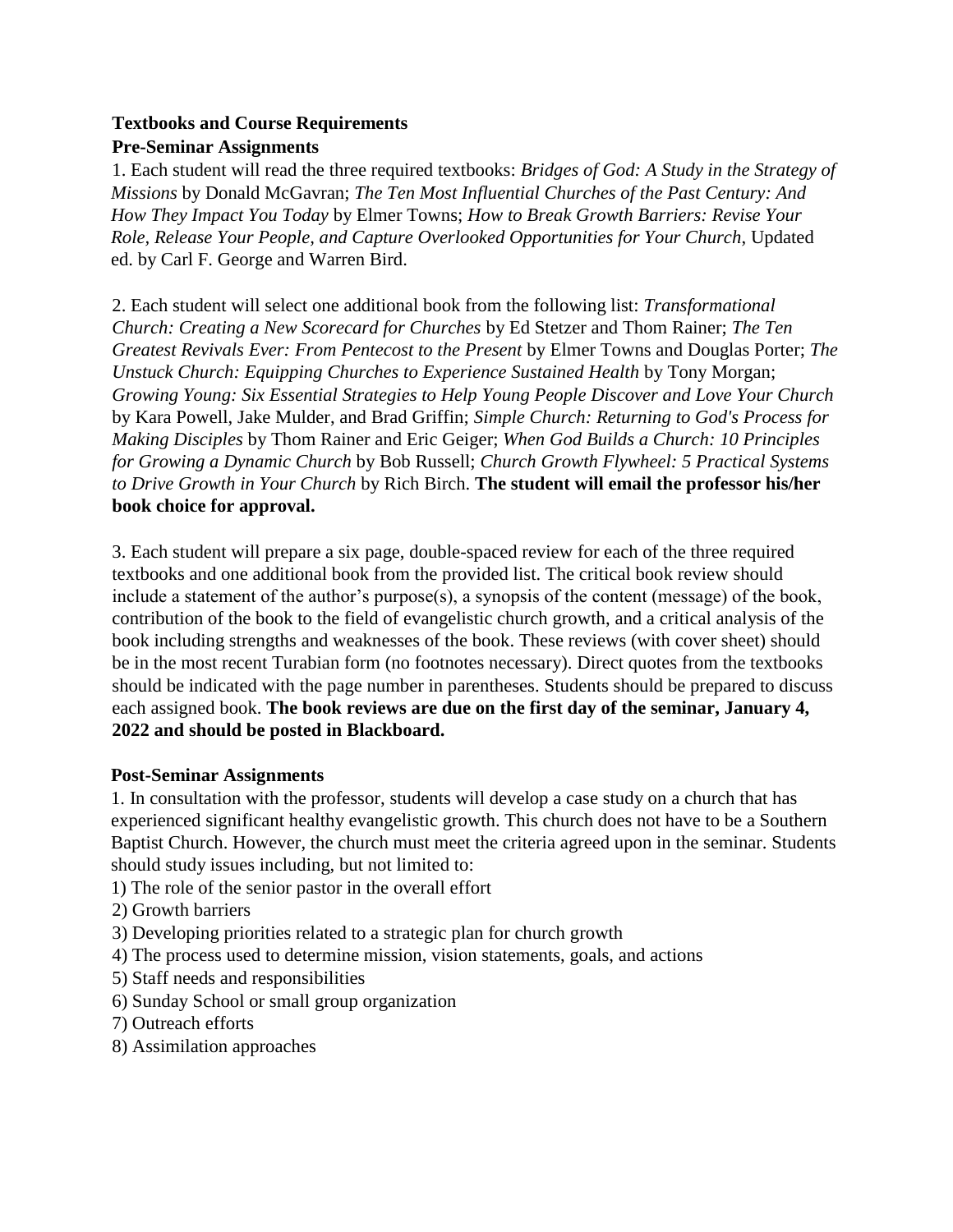2. The student will complete a paper on the student's church. Utilizing the materials presented and discussed in class, the student will develop a healthy evangelistic growth plan for his church. The format for these two reports will be explained in the seminar.

**The two reports are due on March 4, 2022 and should be posted in Blackboard.**

#### **Evaluation of Grade**

The requirements for the course and the contribution of each towards the final grade are as follows: Book Reviews 40% Class Discussion 10% Healthy Evangelistic Church Report 25% Healthy Evangelistic Growth Plan for Student's Church 25%

### **Technical Assistance**

For assistance regarding technology, consult ITC (504-816-8180) or the following websites: 1. Selfserve@nobts.edu - Email for technical questions/support requests with the Selfserve.nobts.edu site (Access to online registration, financial account, online transcript, etc.) 2. BlackboardHelpDesk@nobts.edu - Email for technical questions/support requests with the NOBTS Blackboard Learning Management System NOBTS.Blackboard.com. 3. ITCSupport@nobts.edu - Email for general technical questions/support requests. 4. www.NOBTS.edu/itc/ - General NOBTS technical help information is provided on this

website.

### **Help for Writing Papers at "The Write Stuff"**

NOBTS maintains a Writing Center designed to improve English writing at the graduate level. Students can receive writing guides, tips, and valuable information to help in becoming a better writer.

### **Plagiarism on Written Assignments**

NOBTS has a no tolerance policy for plagiarism. Plagiarism in certain cases may result in expulsion from the seminary. See the NOBTS Student Handbook for definition, penalties, and policies associated with plagiarism.

### **Selected Bibliography**

Church Growth Books

Arn, Win. "How to Find a Pastor Who Fits Your Church." In *The Pastor's Church Growth Handbook.* Pasadena, CA:Church Growth Press, 1979.

- Birch, Rich. *Church Growth Flywheel: 5 Practical Systems to Drive Growth in Your Church*. n.p.: unSeminary, 2018.
- Chaney, Charles L., and Ron S. Lewis. *Design for ChurchGrowth*. Nashville: Broadman Press, 1977.
- Cheyney, Tom. *Thirty-Eight Church Revitalization Models for the Twenty-First Century*. Orlando, FL: Renovate Publishing Group, 2014.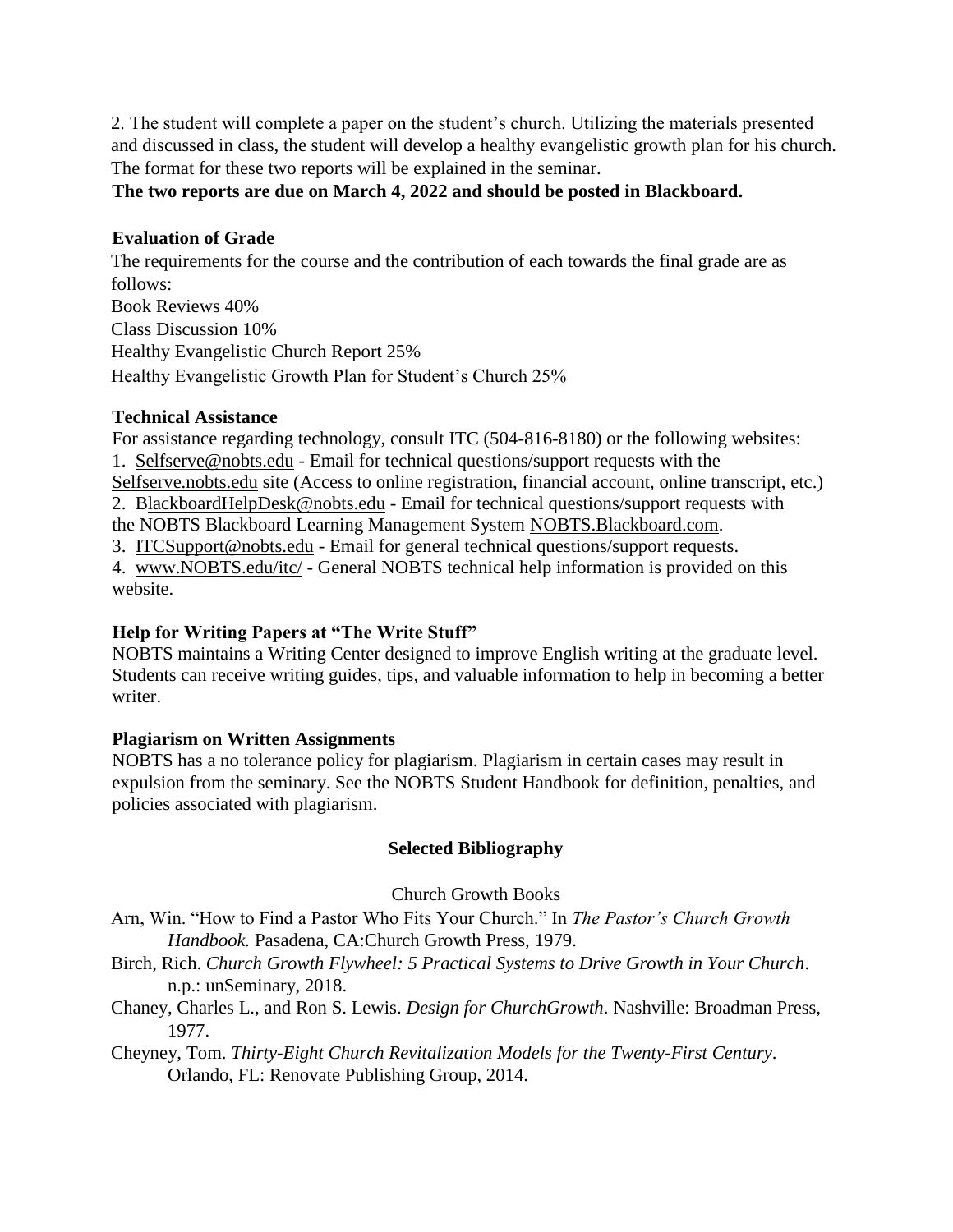- Dick, Dan R. *Vital Signs: A Pathway to Congregational Wholeness*. Nashville, TN: Discipleship Resources, 2007.
- Finke, Roger, and Rodney Stark. *The Churching of America 1776-1990: Winners and Losers in Our Religious Economy*. New Brunswick, NJ: Rutgers University Press, 1992.
- George, Carl F. "The Fuller Factor." In *The Complete Book of Church Growth*, ed. Elmer L. Towns, John N. Vaughan, and David J. Seifert, 114-33. Wheaton: Tyndale House Publishers, 1986.
- George, Carl F. and Warren Bird. *How to Break Growth Barriers: Revise Your Role, Release Your People, and Capture Overlooked Opportunities for Your Church*. Updated ed., Grand Rapids: Baker Books, 2017.
- Green, Hollis L. *Why Churches Die: A Guide to Basic Evangelism and Church Growth*. Minneapolis: Bethany Fellowship, 1972.
- Hadaway, C. Kirk. *Church Growth Principles: Separating Fact from Fiction*. Nashville: Broadman Press, 1991.
	- \_\_\_\_\_\_\_\_. "Is Evangelistic Activity Related to Church Growth?" In *Church & Denominational Growth: What Does (and Does Not) Cause Growth or Decline*, ed. David A. Roozen and C. Kirk Hadaway, 169-87. Nashville: Abingdon Press, 1993.
- Hoge, Dean R., and David A. Roozen, eds. *Understanding Church Growth and Decline: 1950- 1978*. New York: The Pilgrim Press, 1979.
- Hogue, C. B. *I Want My Church to Grow*. Nashville: Broadman Press, 1977.
- Jenson, Ron, and Jim Stevens. *Dynamics of Church Growth*. Grand Rapids: Baker Book House, 1981.
- Kelley, Dean M. *Why Conservative Churches Are Growing: A Study in Sociology of Religion*. New York: Harper & Row, 1972.
- Lawson, LeRoy, and Testsumao Yamamori. *Church Growth: Everybody's Business*. Cincinnati: Standard Publishing, New Life Books, 1975.
- Malphurs, Aubrey. *A New Kind of Church: Understanding Models of Ministry for the 21st Century.* Grand Rapids, MI: Baker Publishing Group, 2007.
	- \_\_\_\_\_\_\_. *Look Before You Lead: How to Discern & Shape Your Church Culture*. Grand Rapids, MI: Baker Publishing Company, 2013.
	- \_\_\_\_\_\_\_. *Re: VISION: The Key to Transforming Your Church*. Grand Rapids, MI: Baker Publishing Group, 2014.
- Mancini, Will and Cory Hartman. *Future Church: Seven Laws of Real Church Growth*. Grand Rapids: Baker Books, 2020.

McGavran, Donald A. *The Bridges of God*. New York: Friendship Press, 1955.

\_\_\_\_\_\_\_\_. *The Bridges of God*. Rev. ed. New York: Friendship Press, 1981.

- \_\_\_\_\_\_\_\_. *Understanding Church Growth*. Grand Rapids: William B. Eerdmans Publishing Company, 1970.
- \_\_\_\_\_\_\_\_. *Understanding Church Growth*, rev. ed. Grand Rapids: William B. Eerdmans Publishing Company, 1980.
- McGavran, Donald A. and C. Peter Wagner. *Understanding Church Growth*, 3rd rev. sub. ed. Grand Rapids: William B. Eerdmans Publishing Company, 1990.
- McGavran, Donald A., and Winfield Arn. *Ten Steps for Church Growth*. New York: Harper & Row Publishers, 1977.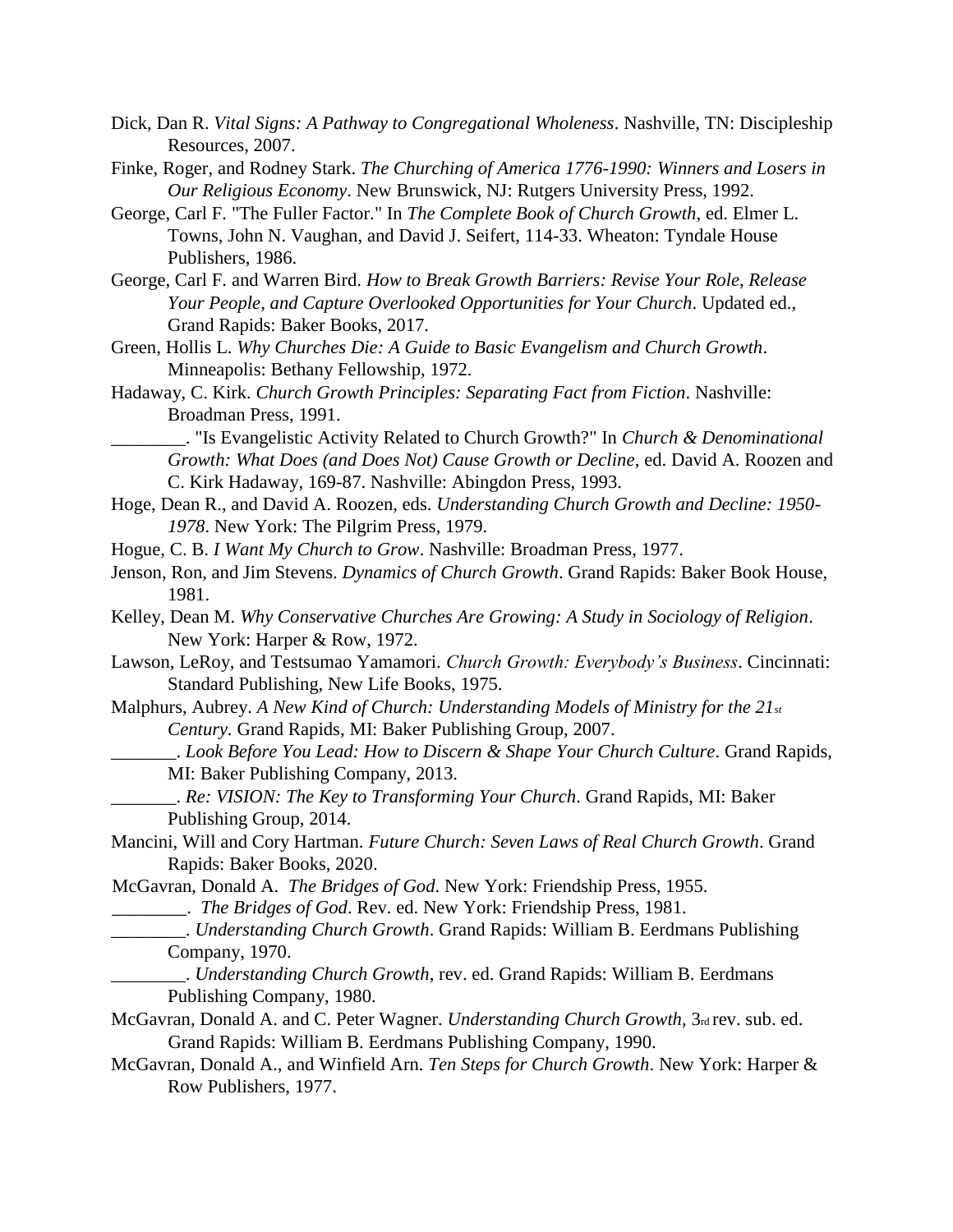\_\_\_\_\_\_\_\_. *Back to Basics in Church Growth*. Wheaton: Tyndale House Publishers, 1981. McGavran, Donald A., and George G. Hunter III. *Church Growth: Strategies That Work.* 

- Creative Leadership Series, ed., Lyle E. Schaller. Nashville: Abingdon Press, 1980. McIntosh, Gary. *Biblical Church Growth: How You Can Work with God to Build a Faithful* 
	- *Church*. Grand Rapids: Baker Books, 2003.
- McIntosh, Gary, and Glen Martin. *Finding Them, Keeping Them: Effective Strategies for Evangelism and Assimilation in the Local Church*. Nashville, TN: Broadman Press, 1992.
- McKinney, William J., Jr. "Performance of United Church of Christ Congregations in Massachusetts and Pennsylvania." In *Understanding Church Growth and Decline: 1950- 1978*, ed. Dean R. Hoge and David A. Roozen, 224-47. New York: The Pilgrim Press, 1979.
- Myers, Eleanor Scott, and Daniel V. A. Olson, "Patterns of Participation and Giving to Growth in Christian (Disciples of Christ) Congregations: Causes and Consequences." In *A Case Study of Mainstream Protestanism: The Disciples' Relation to American Culture, 1880- 1989,* ed. D. Newell Williams, 509-20. Grand Rapids: William B. Eerdmans Publishing Company, 1991.
- Mylander, Charles. *Secrets of Growing Churches.* San Francisco, CA: Harper & Row, 1979.
- Orjala, Paul R. *Get Ready to Grow: A Strategy of Local Church Growth.* Kansas City, MO: Beacon Hill Press of Kansas City, 1978.
- Palmer, Bernard, and Marjorie Palmer. *How Churches Grow: An Insider's Look at Eleven Churches and the Secrets of Their Success*. Minneapolis: Bethany Fellowship, 1976.
- Powell, Paul W. *The Nuts and Bolts of Church Growth*. Nashville: Broadman Press, 1982.
- Rainer, Thom S. *Breakout Churches: Discover How to Make the Leap*. Grand Rapids: Zondervan, 2005.
	- \_\_\_\_\_\_\_\_. *Effective Evangelistic Churches: Successful Churches Reveal What Works and What Doesn't*. Nashville: Broadman & Holman Publishers, 1996.
	- \_\_\_\_\_\_\_\_. *High Expectations: The Remarkable Secret for Keeping People in Your Church*. Nashville, TN: Broadman & Holman Publishers, 1999.
- Rainer, Thom S. and Chuck Lawless. *Eating the Elephant: Leading the Established Church to Growth*. Revised and updated ed., Syracuse, NY: Pinnacle Publishers, 2003.
- Roof, Wade Clark, Dean R. Hoge, John E. Dyble, and C. Kirk Hadaway. "Factors Producing Growth or Decline in United Presbyterian Congregations." In *Understanding Church Growth and Decline: 1950-1978*, ed. Dean R. Hoge and David A. Roozen, 198-223. New York: The Pilgrim Press, 1979.
- Roozen, David A., and Jackson W. Carroll. "Recent Trends in Church Membership and Participation: An Introduction." In *Understanding Church Growth and Decline: 1950- 1978*, ed. Dean R. Hoge and David A. Roozen, 21-41. New York: The Pilgrim Press, 1979.
- Russel, Bob. *When God Builds a Church: 10 Principles for Growing a Dynamic Church*. New York: Howard Books, 2000.
- Schwarz, Christian A. *Natural Church Development: A Guide to Eight Essential Qualities of Healthy Churches*. Emmelsbüll, Germany: C & P Verlags-GmbH; Carol Stream, IL: ChurchSmart Resources, 1996.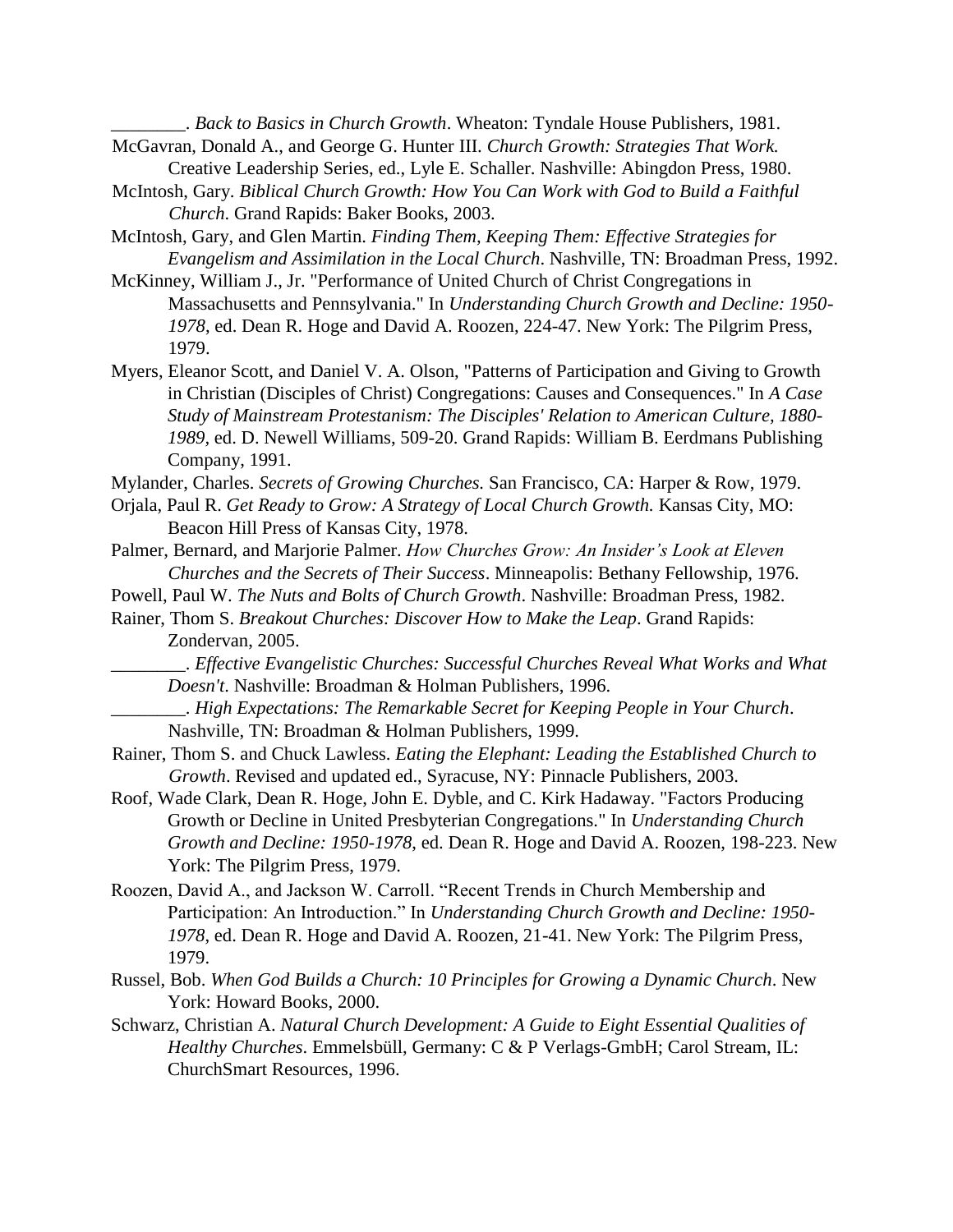- Shannon, Foster. *The Growth Crisis in the American Church: A Presbyterian Case Study*. South Pasadena, CA: William Carey Library, 1977.
- Smith, Ralph M., and Bob Edd Shotwell. *Helping Churches Grow*. Nashville: Broadman Press, 1986.
- Stetzer, Ed and Mike Dodson. *Comeback Churches: How 300 Churches Turned Around and How Yours Can Too.* B & H Books, 2007.
- Stetzer, Ed and Thom S. Rainer. *Transformational Church: Creating a New Scorecard for Churches.* Nashville: B & H Books, 2010.
- Stump, Roger W., "Spacial Patterns of Growth and Decline among the Disciples of Christ." In *A Case Study of Mainstream Protestanism: The Disciples' Relation to American Culture, 1880-1989,* ed. D. Newell Williams, 445-68. Grand Rapids: William B. Eerdmans Publishing Company, 1991.
- Terry, John Mark. *Church Evangelism: Creating a Culture for Growth in Your Congregation*. Nashville, TN: Broadman & Holman, 1997.
- Towns, Elmer L. *The Ten Most Influential Churches of the Past Century: How They Impact You Today*. Shippensburg, PA: Destiny Image, 2015.
- Towns, Elmer L. and Douglas Porter. *The Ten Greatest Revivals Ever: From Pentecost to the Present*. Ann Arbor, MI: Vine Books, 2000.
- Towns, Elmer, Ed Stetzer, and Warren Bird. *11 Innovations in the Local Church: How Today's Leaders Can Learn, Discern, and Move into the Future*. Ventura: CA, 2007.
- Towns, Elmer L., John N. Vaughn, and David J. Seifert. *The Complete Book of Church Growth*. Wheaton: Tyndale House Publishers, 1981.
- Towns, Elmer, et. al. *Evaluating the Church Growth Movement: Five Views*, Counterpoint Series, gen. ed. Gary McIntosh. Grand Rapids: Zondervan, 2004.
- Wagner, C. Peter. *Your Church Can Grow: Seven Vital Signs of a Healthy Church*. Glendale, CA: Regal Books, 1976.
	- \_\_\_\_\_\_\_\_. "Evangelism and the Church Growth Movement." In *Evangelism in the Twenty-First Century: The Critical Issues,* ed. Thom S. Rainer, 23-33. Wheaton: Harold Shaw Publishers, 1989.
- Walrath, Douglas A. "Social Change and Local Churches: 1951-75." In *Understanding Church Growth and Decline: 1950-1978,* ed. Dean R. Hoge and David A. Roozen, 248-69. New York: The Pilgrim Press, 1979.
- Warren, Rick, *The Purpose-Driven Church: Growth without Compromising Your Message and Mission*. Grand Rapids, MI: Zondervan Publishing House, 1995.

#### Church Growth: Journal Articles

- Anthony, Michael J. "The Relationship between Leadership Style and the Growth Rate of the Sunday School." *Christian Education Journal* 10, no. 1 (Autumn 1989): 91-103.
- Comfort, Earl V. "Is the Pulpit a Factor in Church Growth?" *Bibliotheca Sacra* 140, no. 557 (January-March 1983): 64-70.
- Ellas, John, and Flavil Yeakley. Review of *Natural Church Development*, by Christian A. Schwarz. *Journal of the American Society for Church Growth* 10 (Spring 1999): 83-92.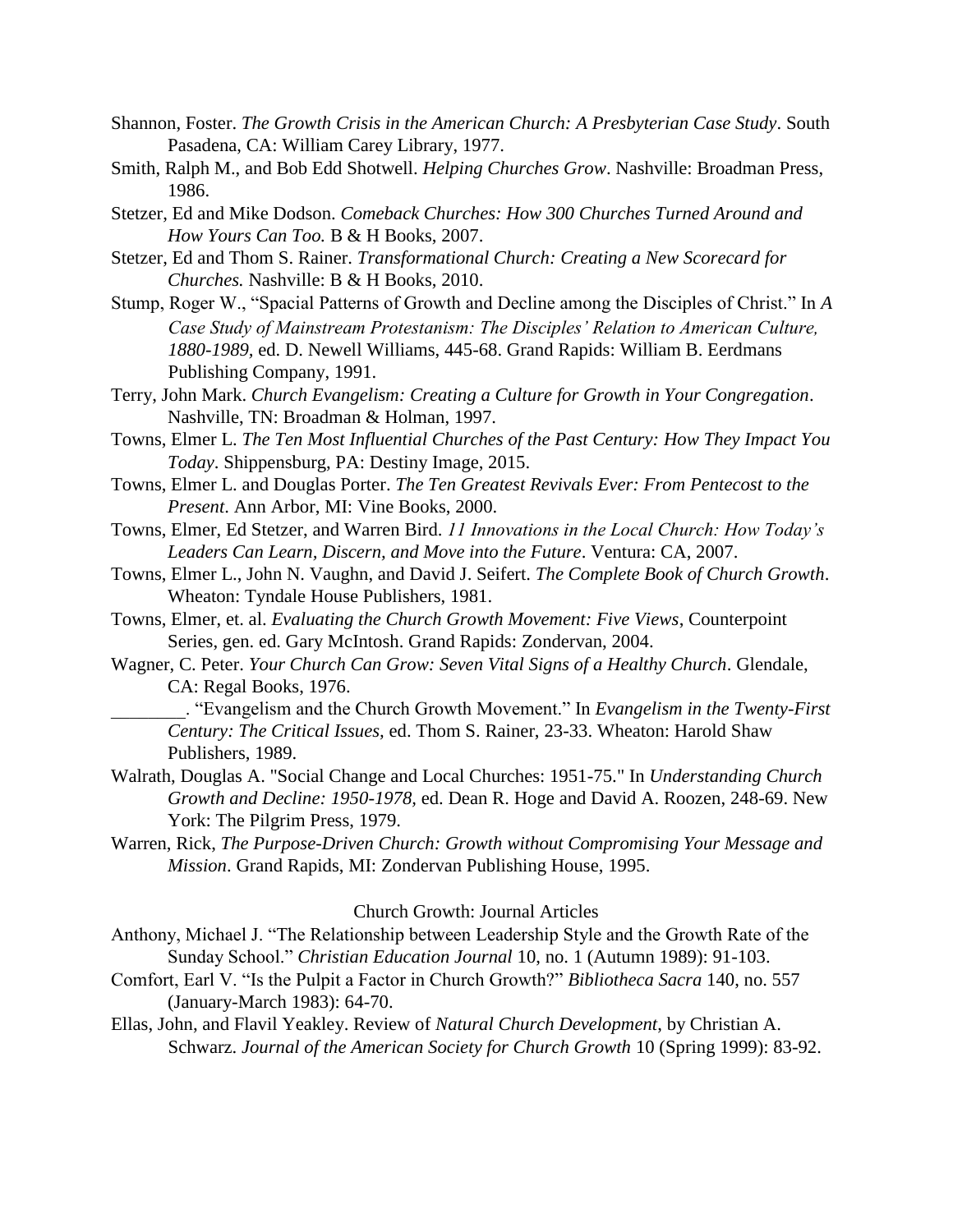Firebaugh, Glenn, and Brian Harley. "Trends in U.S. Church Attendance: Secularization and Revival, or Merely Lifecycle Effects?" *Journal for the Scientific Study of Religion* 30, no. 4 (December 1991): 487-500.

Hadaway, Christopher Kirk. "Denominational Switching and Membership Growth: In Search of a Relationship." *Sociological Analysis* 39 (1978): 321-37.

\_\_\_\_\_\_\_\_. "Conservatism and Social Strength in a Liberal Denomination." *Review of Religious Research* 21, no. 3 (Summer 1980): 302-14.

\_\_\_\_\_\_\_\_. "The Demographic Environment and Church Membership Change." *Journal for the Scientific Study of Religion* 20, no. 1 (March 1981): 77-89.

\_\_\_\_\_\_\_\_. "Church Growth (and Decline) in a Southern City." *Review of Religious Research* 23, no. 4 (June 1982): 372-86.

\_\_\_\_\_\_\_\_. "Will the Real Southern Baptist Please Stand Up: Methodological Problems in Surveying Southern Baptist Congregations and Members." *Review of Religious Research* 31,

no. 2 (December 1989): 149-61.

\_\_\_\_\_\_\_\_. "From Stability to Growth: A Study of Factors Related to the Statistical Revitalization of Southern Baptist Congregations." *Journal for the Scientific Study of Religion* 30, no. 2 (June 1991): 181-92.

\_\_\_\_\_\_\_\_. "Reply to Iannaccone: Is There a Method to This Madness?" *Journal for the Scientific Study of Religion 35*, no. 3 (September 1996): 217-22.

\_\_\_\_\_\_\_\_. "Did You Really Go to Church This Week? Behind the Poll Data." *Christian Century*  115, no. 14 (May 6, 1998): 472-5.

Hemphill, Kenneth S. "The Role of Leadership in Church Growth." *The Theological Educator*  51 (Spring 1995): 107-14.

Hoge, Dean R. "Response to Iannaccone: Three Important Clarifications." *Journal for the Scientific Study of Religion* 35, no. 3 (September 1996): 223-25.

Iannaccone, Laurence R. "A Formal Model of Church and Sect." *American Journal of Sociology*  94 (Supplement 1988): S241-68.

\_\_\_\_\_\_\_\_. "Why Strict Churches Are Strong." *American Journal of Sociology* 99, no. 5 (March 1994): 1180-211.

\_\_\_\_\_\_\_\_. "Reassessing Church Growth: Statistical Pitfalls and Their Consequences." *Journal for the Scientific Study of Religion* 35, no. 3 (September 1996): 197-216.

\_\_\_\_\_\_\_\_. "Rejoinder to Hoge, Hadaway, and Marler: Pitfalls Revisited." *Journal for the Scientific Study of Religion* 35, no. 3 (September 1996): 226-8.

Iannaccone, Laurence R., Daniel V. A. Olson, and Rodney Stark. "Religious Resources and Church Growth." *Social Forces* 74, no. 2 (December 1995): 705-31.

Kanagy, Conrad L. "Social Action, Evangelism, and Ecumenism: The Impact of Community, Theological, and Church Structural Variables." *Review of Religious Research* 34, no. 1 (September 1992): 34-50.

Kelley, Dean M. "Why Conservative Churches Are Still Growing." *Journal for the Scientific Study of Religion* 17, no. 2 (June 1978): 165-72.

Knoke, David, and Michael Hout. "Reply to Glenn." *American Sociological Review* 41, no. 5 (October 1976): 905-8.

Mason, William M., Karen Oppenheim Mason, and H. H. Winsborough. "Reply to Glenn." *American Sociological Review* 41, no. 5 (October 1976): 904-5.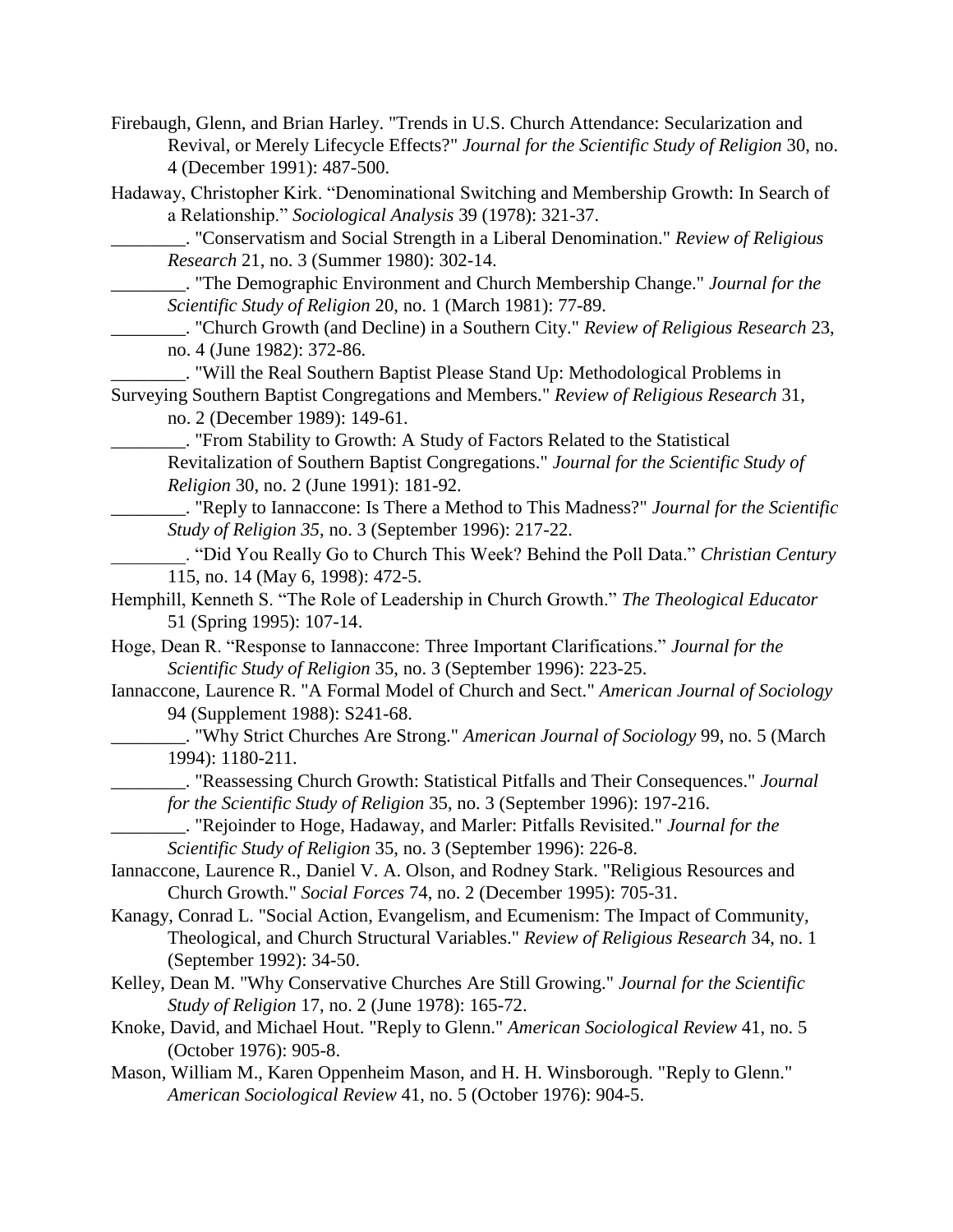- McKinney, William, and Dean R. Hoge. "Community and Congregational Factors in the Growth and Decline of Protestant Churches." *Journal for the Scientific Study of Religion* 22, no. 1 (March 1983): 51-66.
- Miller, Alan S., and Takashi Nakamura. "On the Stability of Church Attendance Patterns during a Time of Demographic Change: 1965-1988." *Journal for the Scientific Study of Religion*  35, no. 3 (September 1996): 275-84.
- Olson, Daniel V. A. "Church Friendships: Boon or Barrier to Church Growth?" *Journal for the Scientific Study of Religion* 28, no. 4 (December 1989): 432-47.
- Perrin, Robin D., and Armand L. Mauss. "Strictly Speaking . . .: Kelley's Quandary and the Vineyard Christian Fellowship." *Journal for the Scientific Study of Religion* 32, no. 2 (June 1993): 125-35.
- Perrin, Robin, Paul Kennedy, and Donald E. Miller. "Examining the Sources of Conservative Church Growth: Where Are the New Evangelical Movements Getting Their Numbers?" *Journal for the Scientific Study of Religion* 36, no. 1 (March 1997): 71-80.
- Pinto, Leonard J., and Kenneth E. Crow. "The Effects of Size on Other Structural Attributes of Congregations within the Same Denomination." *Journal for the Scientific Study of Religion* 21, no. 4 (December 1982): 304-16.
- Ploch, Donald R., and Donald W. Hastings. "Graphic Presentations of Church Attendance Using General Social Survey Data." *Journal for the Scientific Study of Religion* 33, no. 1 (March 1994): 16-33.
- Roof, Wade Clark, and Christopher Kirk Hadaway. "Denominational Switching in the Seventies: Going Beyond Stark and Glock." *Journal for the Scientific Study of Religion* 18, no. 4 (December 1979): 363-79.
- Roozen, David A., and Jackson W. Carroll. "Methodological Issues in Denominational Surveys of Congregations." *Review of Religious Research* 31, no. 2 (December 1989): 115-31.
- Smith, Tom W. "Are Conservative Churches Growing?" *Review of Religious Research* 33, no. 4 (June 1992): 305-29.
- Southard, Samuel. "Second Chance for Church Records." *Review of Religious Research* 10, no. 3 (Spring 1969): 180-5.
- Stafford, Tim. "The Father of Church Growth." *Christianity Today* 30, no. 3 (February 21, 1986):19-23.
- Tamney, Joseph B., and Stephen D. Johnson. "A Research Note on the Free-Rider Issue." *Journal for the Scientific Study of Religion* 36, no. 1 (March 1997): 104-8.
- Welch, Michael R. "Surveying Denominations and Congregations: An Epilogue." *Review of Religious Research* 31, no. 2 (December 1989): 173-82.

Church Growth: Unpublished Reports, Dissertations, and Other Resources

- Bell, Hazel Ruth. "Why Adults Attend Sunday School in Southern Baptist Churches." Ph.D. diss., University of Oklahoma, 1988.
- Britt, David Tillman. "Local Factors in Urban Church Growth: Two Protestant Denominations in Jefferson County, Kentucky." Ph.D. diss., The Southern Baptist Theological Seminary, 1985.
- Brown, Cecil Dene. "The Effect of Leadership Style on Selected Variables of Church Growth." Ed.D. diss., University of Oklahoma, 1977.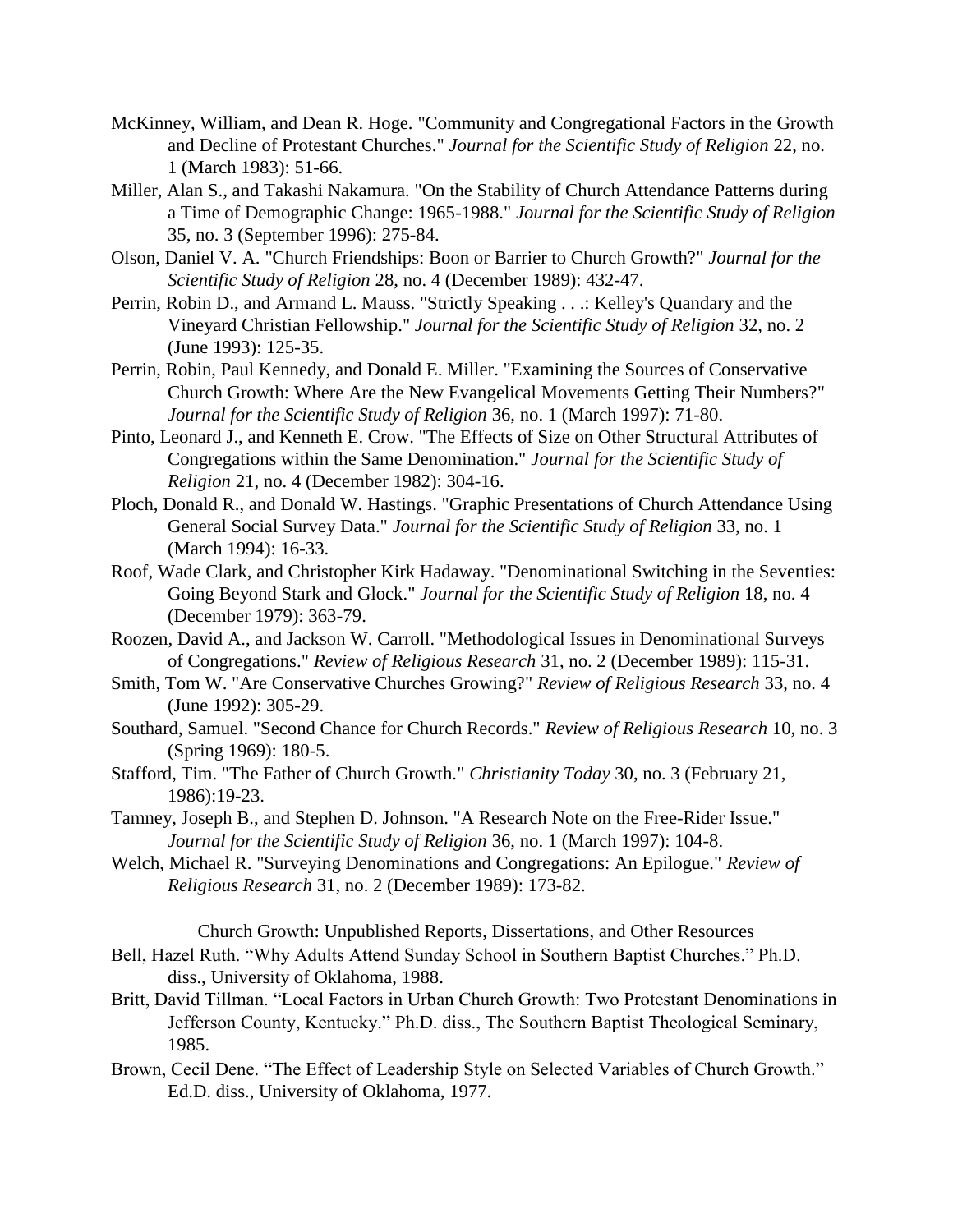- Crosby, David Eldon. "Church Government in the Church Growth Movement: Critique from a Historic Baptist Perspective." Ph.D. diss., Baylor University, 1989.
- Decker, Jeffrey N. "Membership Change within the United Methodist Church: A Strategic Management Perspective." Ph.D. diss., Claremont Graduate School, 1996.
- Friedman, Susan Schuller. "The Effect of Physical Impairment on the Social Participation Patterns of the Urban Aged." Ph.D. diss., University of California at Riverside, 1982.
- Gaines, Charles William. "An Investigation of the Relationship between Self-Perceived Pastoral Leadership Styles and Growing Churches in the Arizona Baptist Convention." Ed.D. diss., New Orleans Baptist Theological Seminary, 1992.
- Hadaway, C. Kirk. *Growing Off the Plateau: A Summary of the 1988 "Church on the Plateau" Survey.* Nashville: Sunday School Board of the Southern Baptist Convention, 1989. Hoyt, Danny R. "Age and Voluntary Membership: A Longitudinal Analysis." Ph.D. diss., University of Nebraska, 1980.
- Iannaccone, Laurence R. "Consumption Capital and Habit Formation with an Application to Religious Participation." Ph.D. diss., University of Chicago, 1984.
- Johnson, Ronald Wayne. "An Evaluation of the Home Mission Board Programs of Evangelism in Local Churches." D.Min. project, The Southern Baptist Theological Seminary, 1988. Jones, Phillip B., Stephen P. Whitten, Richie C. Stanley, and Robert A. Rennier. *A Study of Adults Baptized in Southern Baptist Churches, 1993.* Atlanta: Home Mission Board of the Southern Baptist Convention, 1995.
- Kunz, Rainer A. "The Relationship between the Leadership Styles of Senior Pastors, Job Satisfaction, and Church Growth." Ed.D. diss., Talbot School of Theology, Biola University, 1993.
- Moore, Russell D. "Biblical Preaching a Prerequisite to Valid Church Growth, Rainer Says." SBTS Chapel Service, 8 Sept. 1998. On line. Available at hffp://www.sbts.edu/news/archives/valid.html.
- Onnen, Melanie K. "The Relationship of Clergy Leadership Characteristics to Growing or Declining Churches." Ed.D. diss., University of Louisville, 1987.
- Posey, Allaire S. "Values, Evangelism, and Growth: An Evangelism Study." Columbia, SC: Research Services Department of the South Carolina Baptist Convention, 1997. Photocopied.
- Ruffner, Kail D. "Demographics Associated with Non-Participation in Church-Based Adult Education: A Factor Analytic Study." Ed.D. diss., Indiana University, 1982.
- Watts, Laurie Story. "An Analysis of the Relationship between the Utilization of Total Quality Management Concepts and Principles and Growing Churches in the Alabama Baptist State Convention." Ed.D. diss., New Orleans Baptist Theological Seminary, 1996.
- Woodberry, Robert Dudley. "The Missing Fifty-Percent: Accounting for the Gap between Survey Estimates and Head-Counts of Church Attendance." M.A. thesis, University of Notre Dame, 1997.
- Zook, Thomas D. "An Examination of Leadership Practices in Large, Protestant Congregations." D.Ed. diss., Indiana University of Pennsylvania, 1993.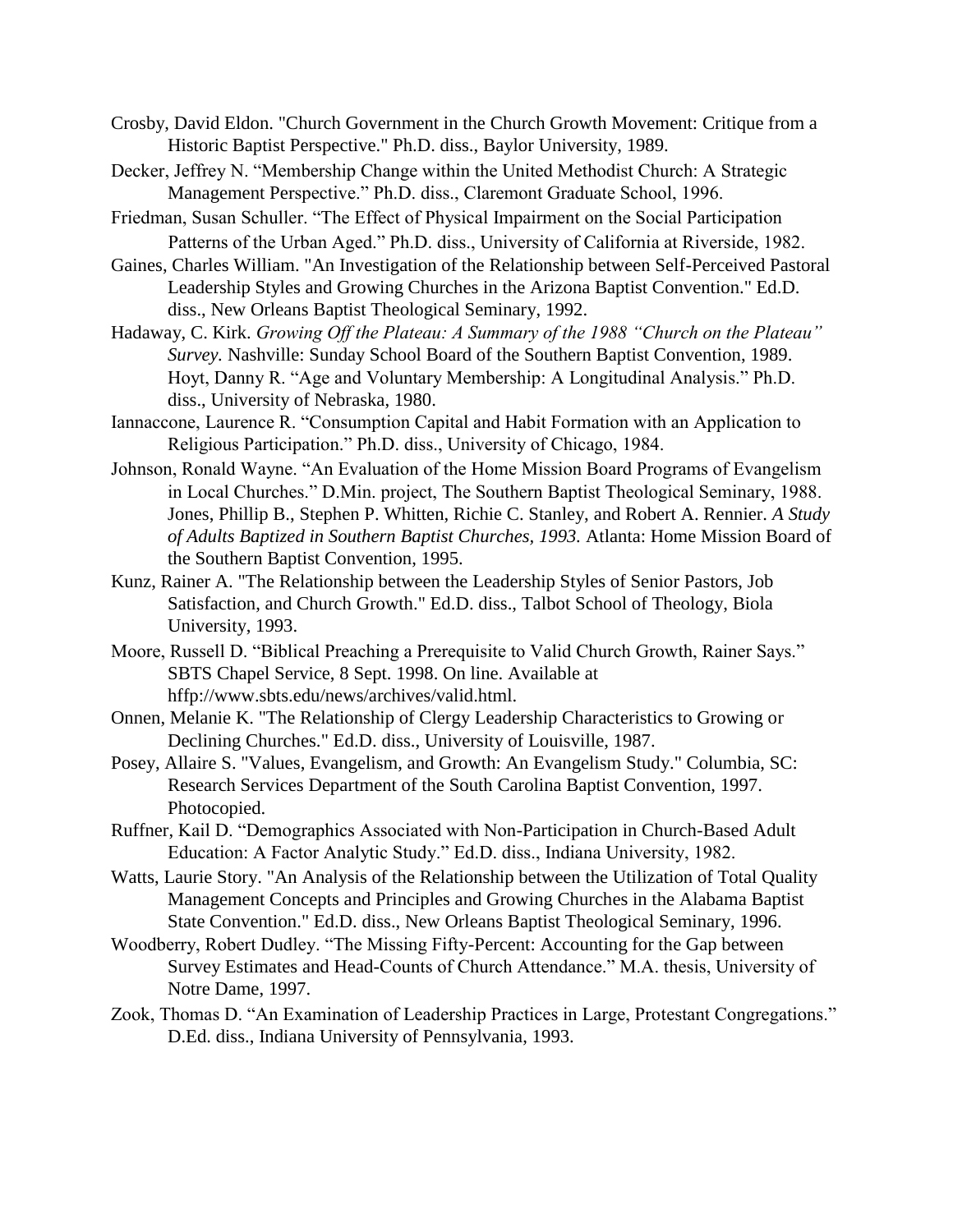- Anderson, Leith. "Is This Body Healthy?" Chap. in *A Church for the 21st Century*. Minneapolis, MN: Bethany House Publishers, 1992.
- Barna, George. *User Friendly Churches: What Christians Need to Know About the Churches People Love to Go to.* Ventura, CA: Regal Books, 1991.
	- \_\_\_\_\_\_\_\_. *The Habits of Highly Effective Churches*. Ventura, CA: Issachar Resources, 1999; reprint, Ventura, CA: Regal Books, 1999.
- Bowen, Murray. *Family Therapy in Clinical Practice*. Northvale, NJ: Jason Aronson, 1994.
- Bullard, George W. *Pursuing the Full Kingdom Potential of Your Congregation*. Atlanta, GA: Chalice Press, 2005.
- Campbell, Barry. Smaller Churches Healthy and Growing. Nashville, TN: LifeWay Press, 1998.
- Chaney, Charles L. and Ron S. Lewis. "How to Diagnose the Growth Health of Your Church." Chap. in *Design for Church Growth*. Nashville: Broadman Press, 1977.
- Cook, Jerry and Stanley Baldwin. *Love, Acceptance, and Forgiveness*. Glendale, CA: Regal Books, 1979.
- Corey, Gerald. *Theory and Practice of Counseling and Psychoyherapy*, 6th ed.Belmont, CA: Wadsworth, 2001.
- Dever, Mark E. *Nine Marks of a Healthy Church*, New Expaned Edition. Washington, DC: Center for Church Reform, 2004.
- Epp, Albert H. *Discipleship Therapy: Healthy Christians, Healthy Churches*. Henderson, NE: Stairway Discipleship, 1993.
- Flew, R. Newton. *Jesus and His Church: A Study of the Idea of the Ecclesia in the New Testament.* London: Epwoth Press, 1938.
- Folz, Howard L. *Healthy Churches in a Sick World: Ministering to the Church Body, Community, and Nations*. Joplin, MO: Messenger Publishing House, 2002.
- Friedman, Edwin H. *Generation to Generation: Family Process in Church and Synagogue*. New York, NY: The Guildford Press, 1985.
- Furnish, Victor Paul. *The Love Commandment in the New Testament.* Nashville, TN: Abingdon Press, 1972.
- Getz, Gene. *The Measure of a Church*. Glendale, CA: Regal Books, 1973.
- Galindo, Israel. *The Hidden Lives of Congregations: Discerning Church Dynamics*. Herndon, VA: The Alban Institute, 2004.
- Green, Hollis L. *Why Churches Die: A Guide to Basic Evangelism and Church Growth*. Minneapolis, MN: Bethany Fellowship, 1972.
- Guralnik, David B., ed. *Webster's New World Dictionary*, 2d college ed. New York, NY: Simon and Schuster, 1984.
- Hemphill, Ken. *The Antioch Effect: 8 Characteristics of Highly Effective Churches*. Nashville, TN: Broadman & Holman Publishers, 1994.
- Hewitt, Gerald Neal. *A Prescription for Healthy Churches: Help for Disintergrating Churches and Directionless Pastors*. Winston-Salem, NC: GNH Publishing, 2001.
- Harney, Kevin and Bob Bouwer. *U Turn Church: The New Direction for Health and Growth*. Grand Rapids, MI: Baker Books, 2011.
- Laird, Carlton, ed. *Webster's New World Thesaurus*, rev. ed., updated by William D. Lutz. New York, NY: Simon & Schuster, 1971.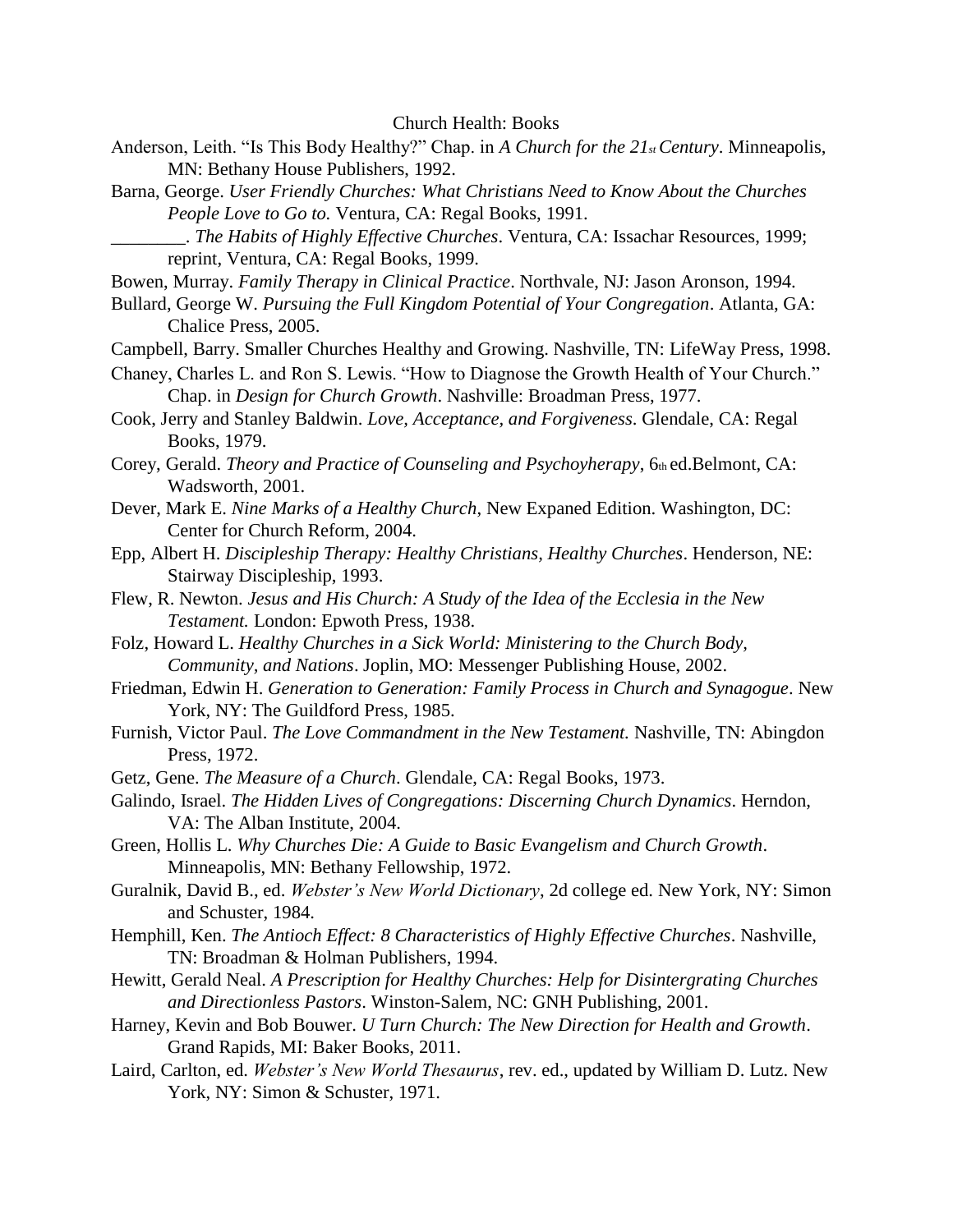- Logan, Robert E. *Beyond Church Growth: Action Plans for Developing a Dynamic Church*. Grand Rapids, MI: Fleming H. Revell, 1989.
- MacArthur, John. *Marks of a Healthy Church*. Panorama, CA: Grace to You, 1990.

- Macchia, Stephen A. *Becoming a Healthy Church: 10 Characteristics*. Grand Rapids, MI: Baker Books, 1999.
	- \_\_\_\_\_\_\_\_. *Becoming a Healthy Church Workbook: A Dialogue, Assessment, and Planning Tool*. Grand Rapids, MI: Baker Books, 2001.
	- \_\_\_\_\_\_\_\_. *Becoming a Healthy Church: Ten Traits of a Healthy Ministry*. Grand Rapids, MI: Baker Books, 2003.
- MacNair, Donald J. *The Practices of a Healthy Church: Biblical Strategies for Vibrant Church Life and Ministry*. Phillipsburg, NJ: P & R Publishing, 1999.
- Martin, Ralph P. *The Family and the Fellowship*. Grand Rapids, MI: Eerdmans, 1980.
- Masters, Peter. *Do We Have a Policy for Church Health & Growth: Paul's Ten Point Policy*. London: The Wakeman Trust, 2002.
- Mayhue, Richard. *What Would Jesus Say About Your Church?* Ross-shire, Scotland: Christian Focus Publications, 1995; reprint, 2002.
- McGavran, Donald A. and Win Arn. *How to Grow a Church: Conversations about Church Growth.* Glendale, CA: Regal Books, 1973.
- Minear, Paul S. *Images of the Church in the New Testament*. Philadelphia, PA: Westminster, 1970.
- Morgan, Tony. *The Unstuck Church: Equipping Churches to Experience Sustained Health*. Nashville: Thomas Nelson, 2017.
- Ogden, Greg, *The New Reformation*. Grand Rapids: Harper & Row, 1979.
- Olson, Melodie. "Health and Illness." In Principles and Practice in Adult Health Nursing, eds. Patricia Gauntlett Beare and Judith L. Myers, 4-26. St. Louis, MO: The C. V. Mosby Co., 1990.
- Pappas, Anthony G. "Assessing Congregational Health." In *Entering the World of the Small Church.* Bethesda, MD: The Alban Institute, 2000.
- Powell, Kara, Jake Mulder, and Brad Griffin. *Growing Young: Six Essential Strategies to Help Young People Discover and Love Your Church*. Grand Rapids: Baker Books, 2016.
- Rainer, Thom S. and Eric Geiger. *Simple Church: Returning to God's Process for Making Disciples*. Updated ed., Nashville: B & H Publishing Group, 2011.
- Richardson, Ronald. *Creating a Healthier Church: Family Systems Theory, Leadership, and Congregational Life*. Minneapolis, MN: Fortress Press, 1996.
- Schalk, Christoph A. *Organizational Diagnosis of Churches: The Statistical Development of the "Natural Church Development" Survey and Its Relation to Organizational Psychology*. Würzburg, Germany: Institute for Natural Church Development, 1999.
- Schwarz, Christian A. *Natural Church Development: A Guide to Eight Essential Qualities of Healthy Churches*. Carol Stream, IL: Church Smart Resources, 1996. \_\_\_\_\_\_\_\_. *Paradigm Shift in the Church: How Natural Church development Can Transform* 
	- *Theological Thinking*. Carol Stream, IL: Church Smart Resources, 1999.

\_\_\_\_\_\_\_\_. *The Master's Plan for the Church*. Chicago, IL: Moody Press, 1991.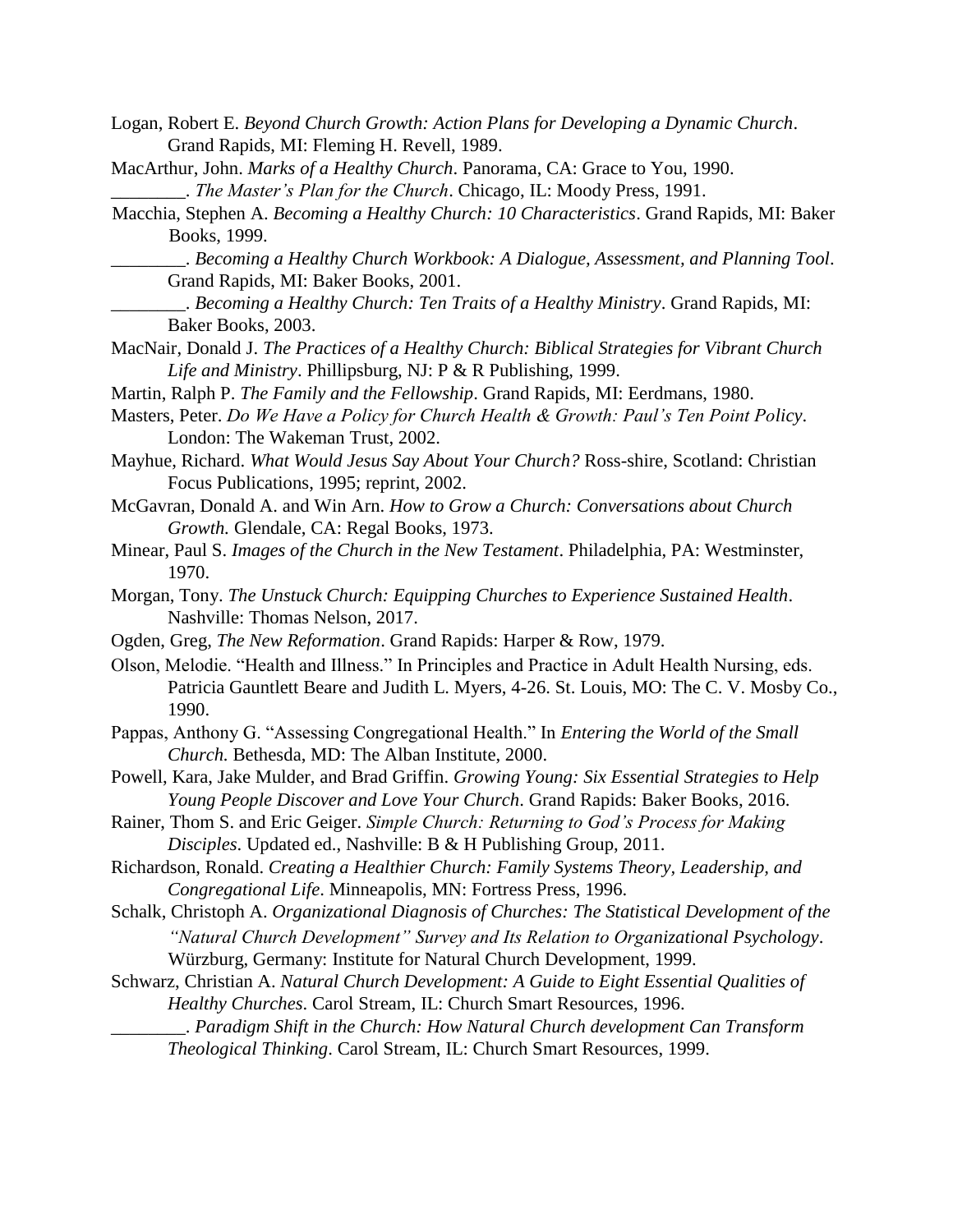Shawchuck, Norman and Gustave Rath. *Benchmarks of Quality in the Church: 21 Ways to Continuously Improve the Content of Your Ministry*. Nashville, TN: Abingdon Press, 1994.

Smith, David L. *All God's People: A Theology of the Church*. Wheaton, IL: Victor Books, 1996.

Smith, Ebbie C. *Growing Healthy Churches: New Directions for Church Growth in the 21st Century*. North Augusta, GA: IICM.net Press, 2003.

Spader, Dann and Gary Mayes. *Growing a Healthy Church*. Chicago, IL: Moody, 1991.

Steinke, Peter L. *How Your Church Family Works*. Bethesda, MD: Alban Institute, 1993. \_\_\_\_\_\_\_\_. *Healthy Congregations*. Bethesda, MD: Alban Institute, 1996.

Stott, John R. W. What Christ Thinks of the Church. Grand Rapids, IL: Eerdmans, 1972. \_\_\_\_\_\_\_\_. *God's New Society*. Downer's Grove, IL: InterVarsity, 1979.

Towns, Elmer and Warren Bird. "Get Help Becoming More Healthy." In *Into the Future: Turning Today's Trends into Tomorrow's Opportunities*. Grand Rapids, MI: Fleming H. Revell, 2000.

Vaughan John N. *Hard Time Tough Churches Awesome God!: 13 Churches that Faced Losing Almost...Everything!* Bloomington, IN: Xlibris, 2010.

Wagner, C. Peter. *Your Church Can Grow: Seven Vital Signs of a Healthy Church*. Glendale, CA: Regal Books, 1976.

\_\_\_\_\_\_\_\_. *Leading Your Church to Grow: The Secret of Pastor/People Partnership in Dynamic Church Growth*. Glendale, CA: Regal Books, 1984.

\_\_\_\_\_\_\_\_. *The Healthy Church: Avoiding and Curing the 9 Diseases that Can Afflict Any Church.* Ventura, CA: Regal Books, 1996.

\_\_\_\_\_\_\_\_. *Pastors and Prophets: Protocol for Healthy Churches*. Colorado Springs: Wagner Publications, 2000.

Warren, Rick. *The Purpose Driven Church: Growth without Compromising Your Message & Mission*. Grand Rapids, MI: Zondervan Publishing House, 1995.

Warren, William F., Jr., "Interpreting New Testament Narrative: The Gospels and Acts." In *Biblical Hermeneutics: A Comprehensive Introduction to Interpreting Scripture* , ed. Bruce Corley, Steve W. Lemke, and Grant I Lovejoy, 316-30. Nashville, TN: Broadman & Holman Publishers, 2002.

Zunkel, C. Wayne. *Dare to Grow: Building Healthy Churches*. Elgin, IL: David C. Cook, 1993.

#### Church Health: Periodicals

Burrage, Ralph. "How Healthy Is Your Church?" *Proclaimer* 4, no.7 (July 2002), 3.

Eclov, Lee. "Jesus' Surprising Definition." *Leadership* XVIII, no. 3 (Summer 1997): 40.

Ellas, John and Flavil Yeakley. "Review of 'Natural Church Development' by Christian

Schwarz," *Journal of the American Society for Church Growth* 10 (Spring 1999): 83-92.

- \_\_\_\_\_\_\_\_. "Reply by Ellas and Yeakley." *Journal of the American Society for Church Growth*  10 (Fall 1999): 89-90.
- Jacobsen, Wayne. "The Numbers Game: A Threat to Churches Large & Small." *Leadership* IV, no. 1 (Winter 1983): 49-53.
- Jordan, C. Ferris, "Some Marks of a Healthy Church Family." *The Theological Educator: A Journal of Theology and Ministry* 50 (1994): 69-77.